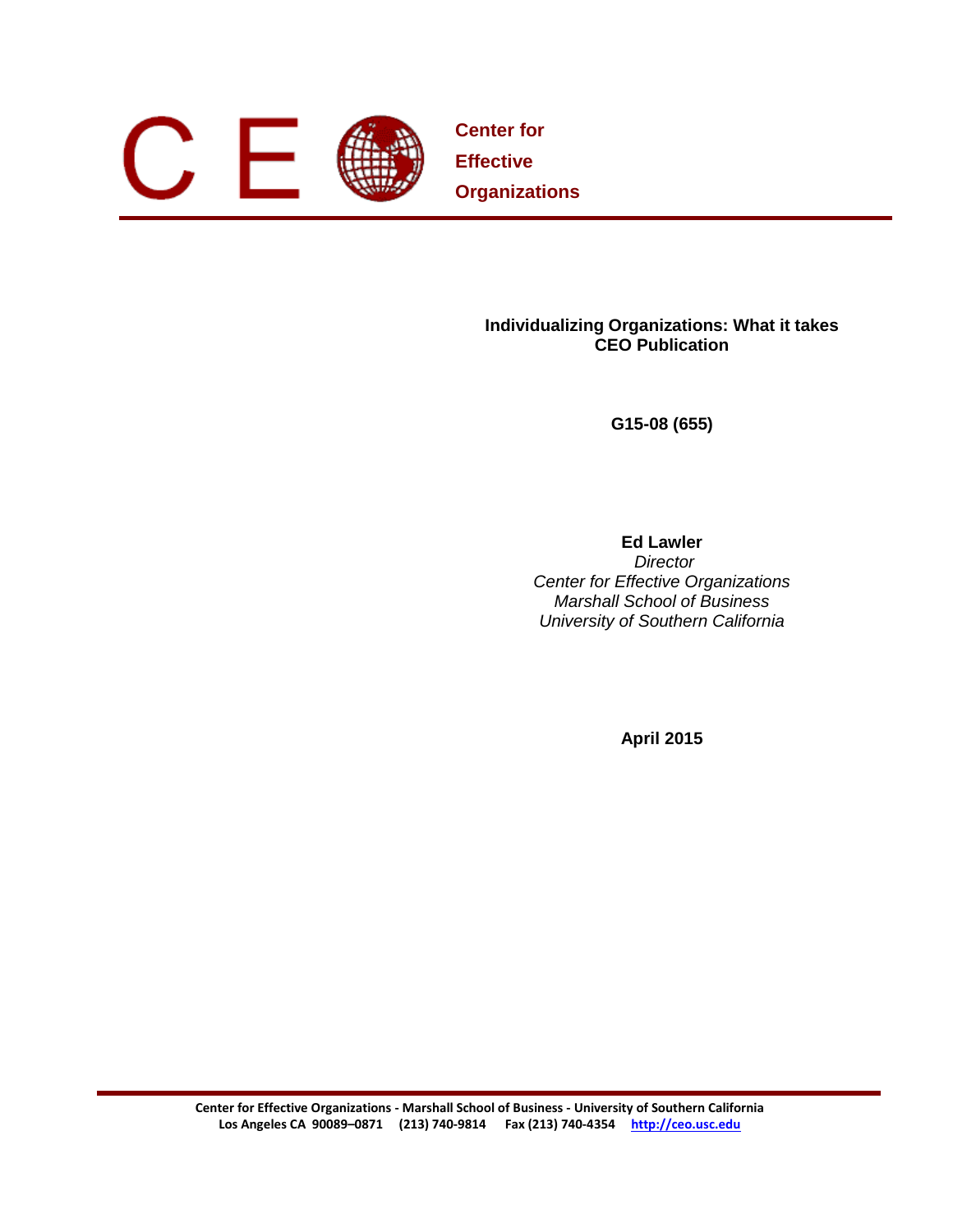## **Individualizing Organizations: What it takes**

Edward E. Lawler III, University of Southern California

Forty years ago, I wrote an article arguing that organizations could be more effective and provide a better quality of life for their employees if they would individualize their relationship with their employees. The argument presented was simple. People differ, and as a result, no common treatment of them will fit all of them or, in many cases, even a majority of them. As a result, when organizations use the same approach to things like compensation and job design they get poor results in motivation, attraction, retention, skill utilization, and a host of other key performance factors.

A lot has changed in the forty years since my first article on the topic. However, organizations still lean toward treating all their employees the "same." They argue that it is the fairest and best way to deal with individuals. Although organizations may not have moved towards individualizing how they deal with their employees, the diversity of the employee populations has grown enormously in the last forty years. This is the result of numerous factors including globalization, employees delaying retirement, more women working, and less racial discrimination.

Overall, the case for individualizing the relationships between individuals and organizations is easier to make today than it ever has been. It is also easier to implement than it ever has been and there is more need for it. But implantation lags.

Much of the work in organizations today is easier to individualize, than was the work that existed forty years ago. More frequently, it is service work and knowledge work that is not as restricted in how it can be done and when it can be done by technology. In addition, the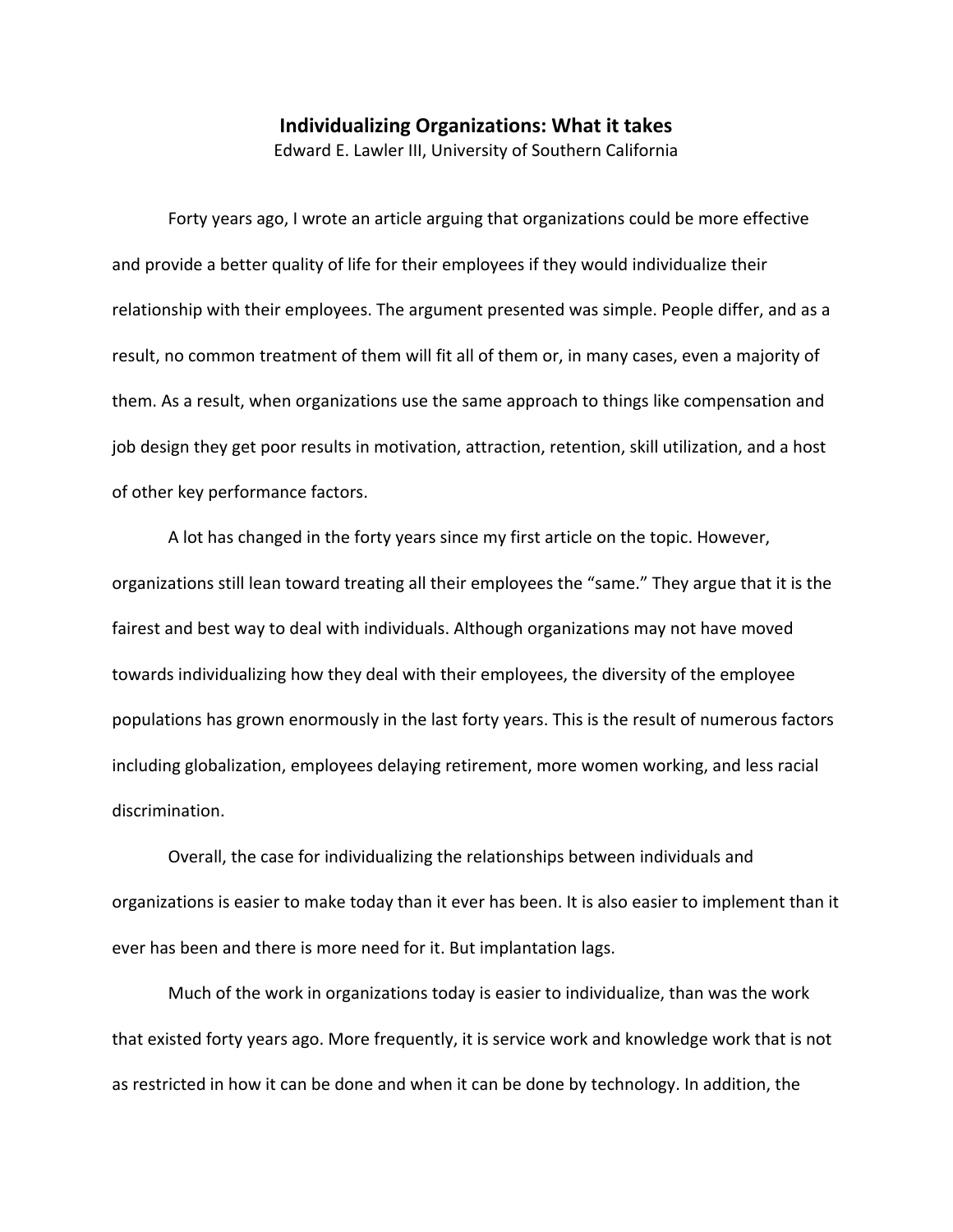capability to transfer work related information has increased greatly. Because of the advances made in information technology and mobile work tools, employees can work in multiple locations at different times and in different ways.

The best way to individualize work is to create systems that allow for choice. For example, compensation systems that allow people to make choices among fringe benefits, and flexible scheduling arrangements that allow people to work when and where they can do it most effectively.

In many organizations, the technology that is necessary in order to have an effective, individualized organization exists. What does not exist are managers who can effectively manage individuals who differ in work assignments, where they work, how long they work, when they work, how they are rewarded, and to some degree, how they are led. Unfortunately, it requires managerial beliefs and a skill set that is uncommon, even in today's best-managed organizations.

Managers continue to believe that fairness means equal or the same treatment. This view is held by most managers and executives, and goes along with the view that it is easier to manage organizations in which people are "treated the same." These beliefs are one of the most important reasons why organizations do not implement individualization even though it is much easier to implement now and the gains are potentially much greater.

A second reason implementation lags is that most managers only know how to treat people in a "standardized way" instead of in the right way. This will only change if organizations focus on creating a culture of individual treatment and managers are trained to develop and implement this culture. For example, they need to know how to do such things as individualized